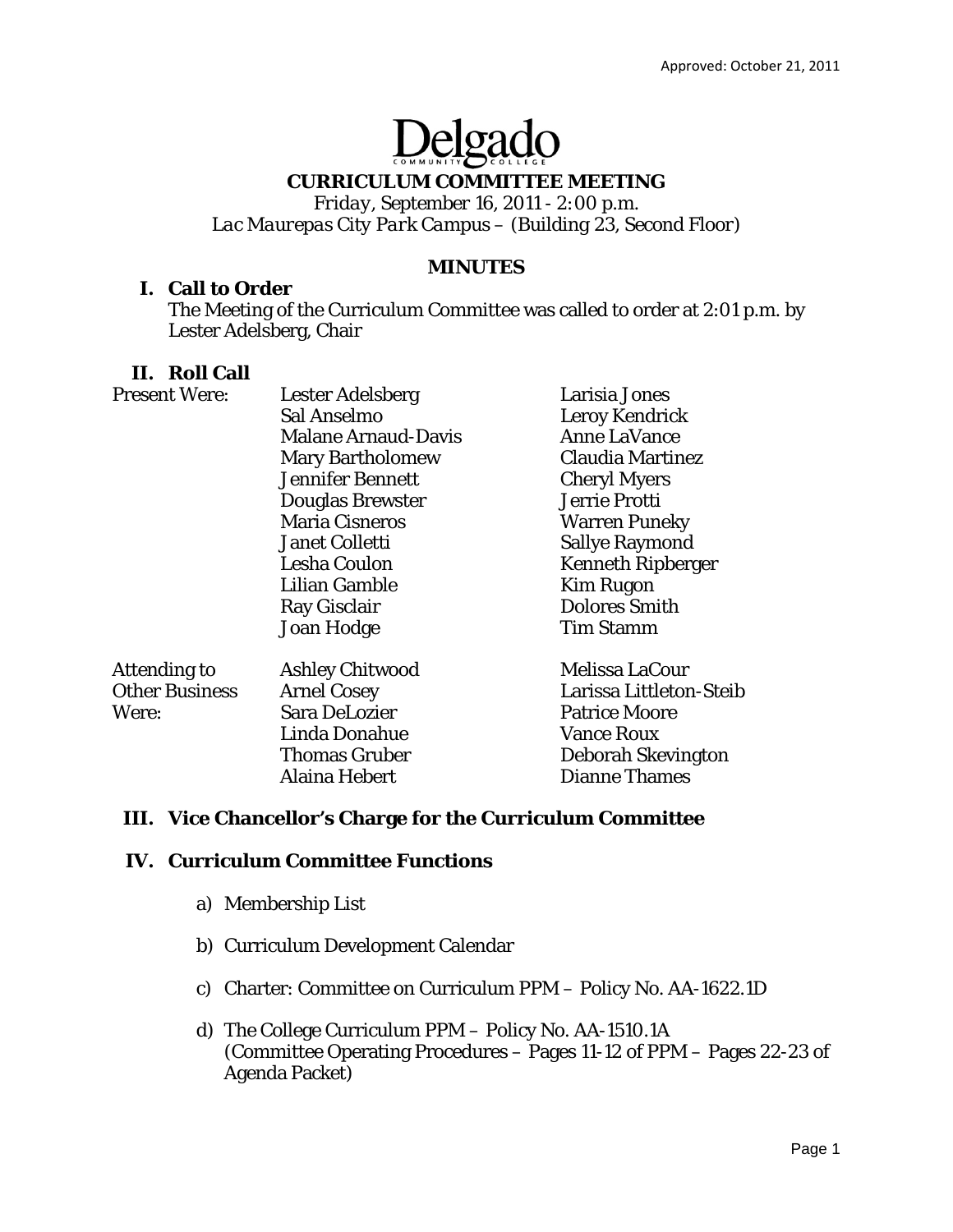- e) Master Syllabus PPM Policy No. AA-1503.1A
- f) Board of Regents Approved Academic Degree Terms and Designations Policy No. 2.11
- g) Board of Regents Definitions of Undergraduate Certificates and Degrees Policy No. 2.15
- h) Board of Regents Statewide General Education Requirements Policy No. 2.16
- **V. Minutes of meeting of April 29, 2011** Defferred

## **VI. Curriculum Operations Report – Tim Stamm**

## **VII. General Education / Articulation Initiatives – Tim Stamm**

- a) Board of Regents for Louisiana Higher Education Master Course Articulation Matrix – AY: 2011-2012
- b) 2+2 Articulation Agreement: Delgado Community College and Our Lady of Holy Cross College Teacher Preparation (A.S.T., Grades 1-5 to B.S./B.A. in Elementary Education).
- c) General Articulation Agreement: Delgado Community College and Dillard **University**
- d) Board of Regents Academic Affairs Policy 2.15: Update:

*"The standard number of credits required for the Associate Degree will be 60, though in some circumstances (e.g., accreditation requirements) they may range from 60-72 hours. Exceptions to the standard number of credits must be approved according to the respective System's policy. The Board of Regents will periodically review both the number of credit hours required and approved exceptions to the 60-hour standard."*

#### **VIII. Common Course Names/Numbers**

- a) LCTCS Banner Migration/Implementation
- b) Louisiana ACT 356 (2009); subsection 3164:

*"…the Board of Regents shall develop, coordinate, and maintain a statewide course numbering system for postsecondary …. Education in all public … postsecondary institutions as a means to facilitate program*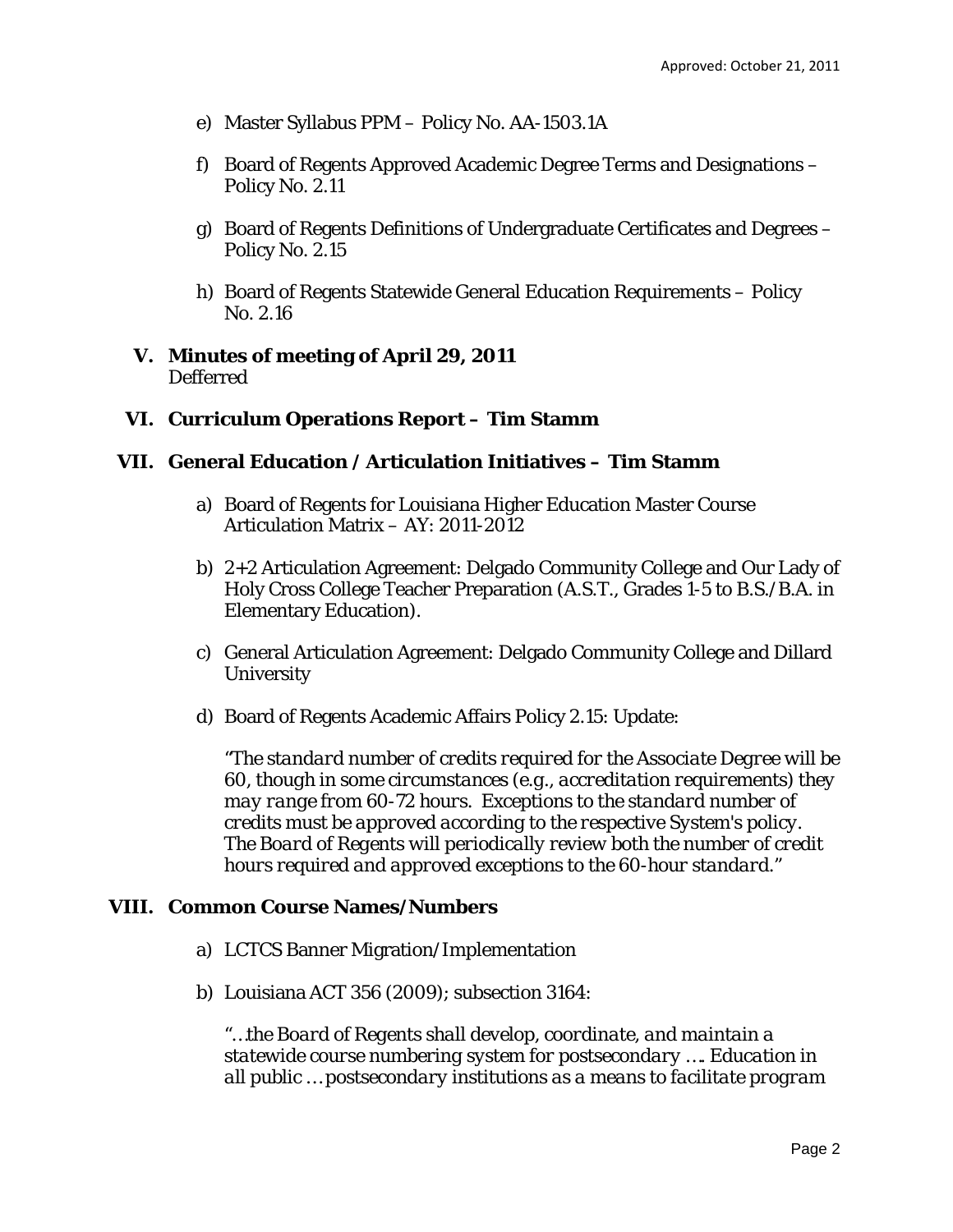*planning and transfer of students and course credits between and among … postsecondary educational institutions."* 

## **IX. Developmental Education:**

**X.** Louisiana Act 187 (2011): Established a Remedial Education Commission

*"The need for clear entrance and exit standards for all remedial courses and the transferability of credit for such courses to all public postsecondary education institutions in the state."*

## **XI. New Business**

- a) *Removed from Consideration by Author/Creator and Division Dean* **Business & Technology/ADOT Concept Proposal of a New Program:** Technical Competency Area (T.C.A.) in Information Technology Support. The proposed TCA is designed to provide students with specific technical competencies needed for entry level employment opportunities in the field of Information Technology User Support. The proposed TCA is comprised of four (4) existing courses totaling twelve (12) credit hours, and may be offered at no additional cost to the institution. The instructional program prepares students for careers classified in Occupational Network Code 15-1041.00: Computer Support Specialists.
- b) *The Agenda was reordered, and items combined for discussion; original item placement X.b. to X.v.*

## **Science & Mathematics/PHYS**

**New Course:** PHYS-201: Introduction: Calculus Based Physics. Creation of a new course, PHYS-201: Introduction to Calculus Based Physics. Course Description: "Calculus based lecture course to prepare advanced coursework in classical physics for students who intend to major in physical sciences, engineering or engineering related sciences. The topics to be covered include Newtonian Mechanics, classical wave motion and thermodynamics. The course emphasizes understanding basic principles and problem solving."

## **General Education/Physical Sciences**

**Addition of a course to the list of Approved Physical Science Courses:** PHYS-201: Introduction to Calculus Based Physics. Addition of the course, PHYS-201: Introduction to Calculus Based Physics to the list of courses that may be used to meet General Education Physical Science Coursework.

## **Science & Mathematics/PHYS**

**New Course:** PHYS-221: Calculus Based Physics I. Creation of a new course, PHYS-221: Calculus Based Physics I. Course Description: "Calculus based lecture course in Physics. The first of a two course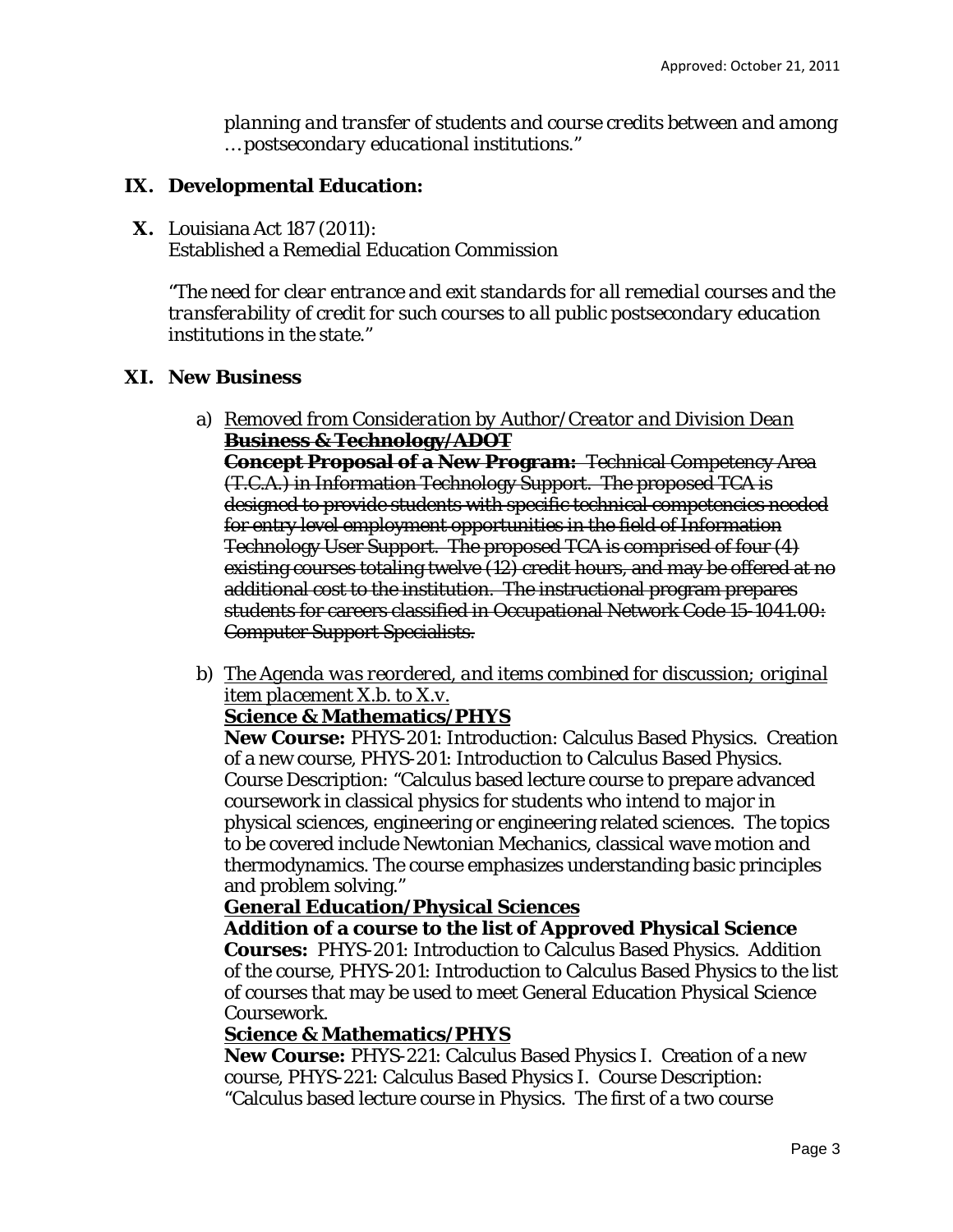sequence in classical physics for students who intend to major in physical sciences, engineering or engineering related sciences. Topics include: Newtonian Mechanics, classical wave motion and thermodynamics. The course emphasizes understanding basic principles and problem solving." **General Education/Physical Sciences** 

#### **Addition of a course to the list of Approved Physical Science**

**Courses:** PHYS-221: Calculus Based Physics I. Addition of the course, PHYS-221: Calculus Based Physics I, to the list of courses that may be used to meet General Education Physical Science Coursework. Request inclusion on the Board of Regents for Louisiana Higher Education Master Course Articulation Matrix, and as an allowable course to meet General Education Physical Science requirements for the Associate of Science Louisiana Transfer Degree.

#### **Science & Mathematics/PHYS**

**New Course:** PHYS-223: Calculus Based Physics I Laboratory. Creation of a new course, PHYS-223: Calculus Based Physics I Laboratory. Course Description: "A laboratory course to reinforce the accompanying lecture, PHYS- 221. The experiments to be covered will demonstrate concepts in Newtonian Mechanics, classical wave motion and thermodynamics. This course emphasizes the application of basic principles and problem solving techniques acquired in PHYS 221."

#### **General Education/Physical Sciences**

**Addition of a course to the list of Approved Physical Science Courses:** PHYS-223: Calculus Based Physics I Laboratory. Addition of the course, PHYS-223: Calculus Based Physics I Laboratory to the list of courses that may be used to meet General Education Physical Science Coursework. Request inclusion on the Board of Regents for Louisiana Higher Education Master Course Articulation Matrix, and as an allowable course to meet General Education Physical Science and/or degree requirements for the Associate of Science Louisiana Transfer Degree.

#### **Science & Mathematics/PHYS**

**New Course:** PHYS-222: Calculus Based Physics II. Creation of a new course, PHYS-222: Calculus Based Physics II. Course Description: "The second of a two-course sequence in classical physics for students who intend to major in physical sciences, engineering or engineering related sciences. The topics to be covered electricity, magnetism, and optics. The course emphasizes understanding basic principles and problem solving."

#### **General Education/Physical Sciences**

**Addition of a course to the list of Approved Physical Science Courses:** PHYS-222: Calculus Based Physics II. Addition of the course, PHYS-222: Calculus Based Physics II, to the list of courses that may be used to meet General Education Physical Science Coursework. Request inclusion on the Board of Regents for Louisiana Higher Education Master Course Articulation Matrix, and as an allowable course to meet General Education Physical Science requirements for the Associate of Science Louisiana Transfer Degree.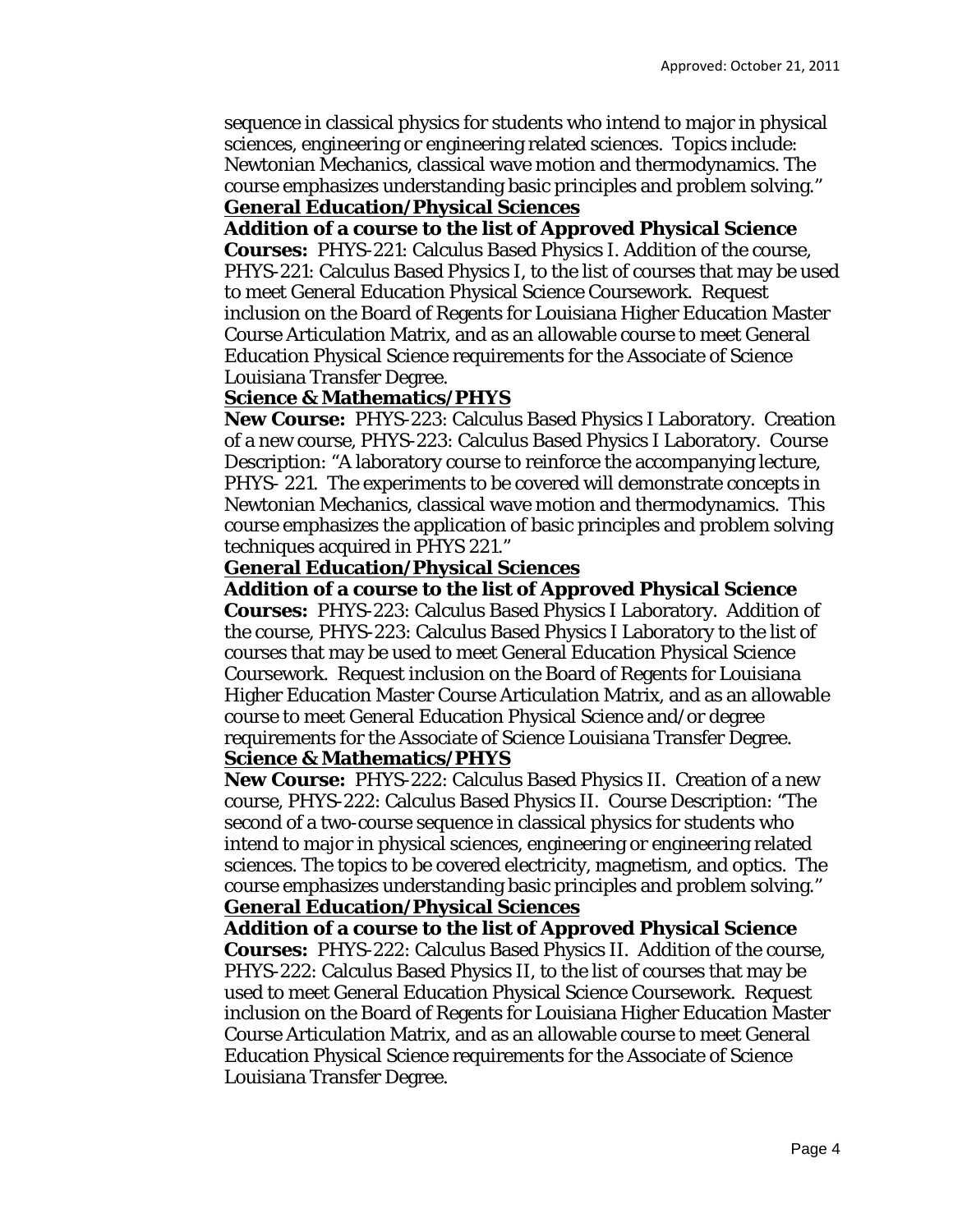## **Science & Mathematics/PHYS**

**New Course:** PHYS-224: Calculus Based Physics II Laboratory. Creation of a new course, PHYS-224: Calculus Based Physics II Laboratory. Course Description: "A laboratory course to reinforce the accompanying lecture, PHYS 222. The experiments to be covered will demonstrate concepts in electricity, magnetism, and optics. This course emphasizes the application of basic principles and problem solving techniques acquired in PHYS 222."

## **General Education/Physical Sciences**

**Addition of a course to the list of Approved Physical Science Courses:** PHYS-224: Calculus Based Physics II Laboratory. Addition of the course, PHYS-224: Calculus Based Physics II Laboratory, to the list of courses that may be used to meet General Education Physical Science Coursework. Request inclusion on the Board of Regents for Louisiana Higher Education Master Course Articulation Matrix, and as an allowable course to meet General Education Physical Science and/or degree requirements for the Associate of Science Louisiana Transfer Degree. Motion to accept proposal **[Motion: Mary Bartholomew; Second Leroy Kendrick; Carried, Unanimously.]** 

c) *The agenda was reordered, and items were combined for discussion. Original item placement Items X.l. to X.s.* 

## **Science & Mathematics/SCIE**

**New Course:** SCIE-141: Environmental Science I. Creation of a new course, SCIE-141: Environmental Science I. Course Description: "The concepts and applications of environmental study. Topics include: ecology, natural resource management, pollution, and current issues of environmental concern."

## **General Education/Physical Sciences**

**Addition of a course to the list of Approved Physical Science Courses:** SCIE-141: Environmental Science I. Addition of the course, SCIE-141: Environmental Science I, to the list of courses that may be used to meet General Education Physical Science Coursework. Request inclusion on the Board of Regents for Louisiana Higher Education Master Course Articulation Matrix, and as an allowable course to meet General Education Physical Science requirements for the Associate of Science Louisiana Transfer Degree.

## **Science & Mathematics/SCIE**

**New Course:** SCIE-143: Environmental Science I Laboratory. Creation of a new course, SCIE-143: Environmental Science I Laboratory. Course Description: "Hands on application of experiments that explore the concepts and applications of environmental study. Covers topics in ecology, natural resource management, pollution, and current issues of environmental concern."

## **General Education/Physical Sciences**

**Addition of a course to the list of Approved Physical Science Courses:** SCIE-143: Environmental Science I Laboratory. Addition of